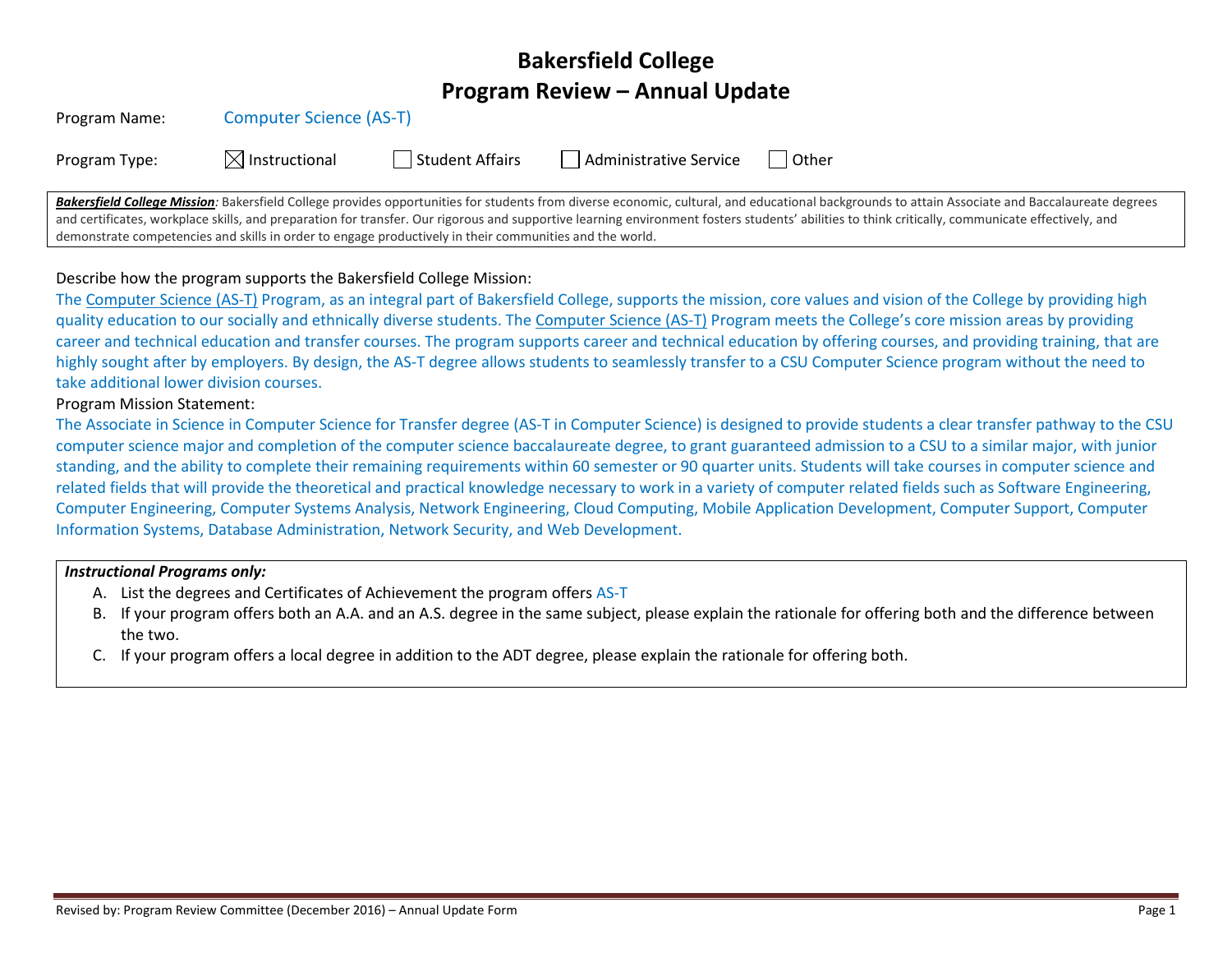## **Progress on Program Goals:**

A. List the program's current goals. For each goal (minimum of 2 goals), discuss progress and changes. If the program is addressing more than two (2) goals, please duplicate this section. Please provide an action plan for each goal that gives the steps to completing the goal and the timeline.

| <b>Program Goal</b>                                                           | Which institutional goals from the<br><b>Bakersfield College Strategic Plan will</b><br>be advanced upon completion of this<br>goal? (select all that apply)             | Progress on goal achievement<br>(choose one)                                 | <b>Status Update - Action Plan</b>                                                                                                             |
|-------------------------------------------------------------------------------|--------------------------------------------------------------------------------------------------------------------------------------------------------------------------|------------------------------------------------------------------------------|------------------------------------------------------------------------------------------------------------------------------------------------|
| 1. We plan to discuss<br>and coordinate<br>assessments and<br>best practices. | $\boxtimes$ 1: Student Learning<br>$\boxtimes$ 2: Student Progression and Completion<br>3: Facilities<br>4: Oversight and Accountability<br>5: Leadership and Engagement | Completed:<br>(Date)<br>Revised:<br>(Date)<br>$\boxtimes$ Ongoing:<br>(Date) | Still working on this. With the addition<br>of a third instructor that is teaching<br>the CS ADT courses, this goal is even<br>more important. |
|                                                                               | 1: Student Learning<br>2: Student Progression and Completion<br>3: Facilities<br>4: Oversight and Accountability<br>5: Leadership and Engagement                         | Completed:<br>(Date)<br>Revised:<br>(Date)<br>$\lfloor$ Ongoing:<br>(Date)   |                                                                                                                                                |

## B. List new or revised goals (if applicable)

| <b>New/Replacement Program Goal</b>                                                                                                                    | Which institutional goals will be advanced upon<br>completion of this goal? (select all that apply)                                                                                                        | <b>Status Update - Action Plan</b>                                                                                                                                                                                      |
|--------------------------------------------------------------------------------------------------------------------------------------------------------|------------------------------------------------------------------------------------------------------------------------------------------------------------------------------------------------------------|-------------------------------------------------------------------------------------------------------------------------------------------------------------------------------------------------------------------------|
| Want to ensure that students who<br>graduate from the Computer Science (AS-<br>T) program can really be accepted into<br>the local CSU, as advertised. | $\Box$ 1: Student Learning<br>$\boxtimes$ 2: Student Progression and Completion<br>$\Box$ 3: Facilities<br>$\Box$ 4: Oversight and Accountability<br>$\overline{\phantom{a}}$ 5: Leadership and Engagement | Two of our faculty have been invited to<br>participate in a workshop designed to build a<br>stronger relation between us and the relevant<br>departments at CSUB.                                                       |
| For COMP B13, need to change<br>"Recommended: Successful completion<br>of COMP B11" to "Required: Successful<br>completion of COMP B11"                | 1: Student Learning<br>2: Student Progression and Completion<br>$\Box$ 3: Facilities<br>$\boxtimes$ 4: Oversight and Accountability<br>$\Box$ 5: Leadership and Engagement                                 | Because of the transition from Curricunet to<br>eLumen, this task has not been possible. eLumen<br>is still not available, because of delays, but I<br>understand there might be a way around it, using<br>paper forms. |

#### **Best Practices:**

Programs often do something particularly well; usually they have learned through assessment – sometimes trial and error – what solves a problem or makes their programs work so well. These are often called Best Practices and can help others. Please share the practices your program has found to be effective.

In the beginning programming class, COMP B11, students take quizzes that are designed to induce them to read the textbook and also designed to create some continuity between classes. The quizzes are taken online and are composed of multiple-choice questions, to which the students have access before the quiz, so that they may prepare for them. I am currently using Canvas quiz activity to implement the quizzes, which gives me immediate feedback so that I can use the quiz as a formative assessment tool, in addition to using it as a summative assessment tool. I am able to do this because our classroom has a computer for each student.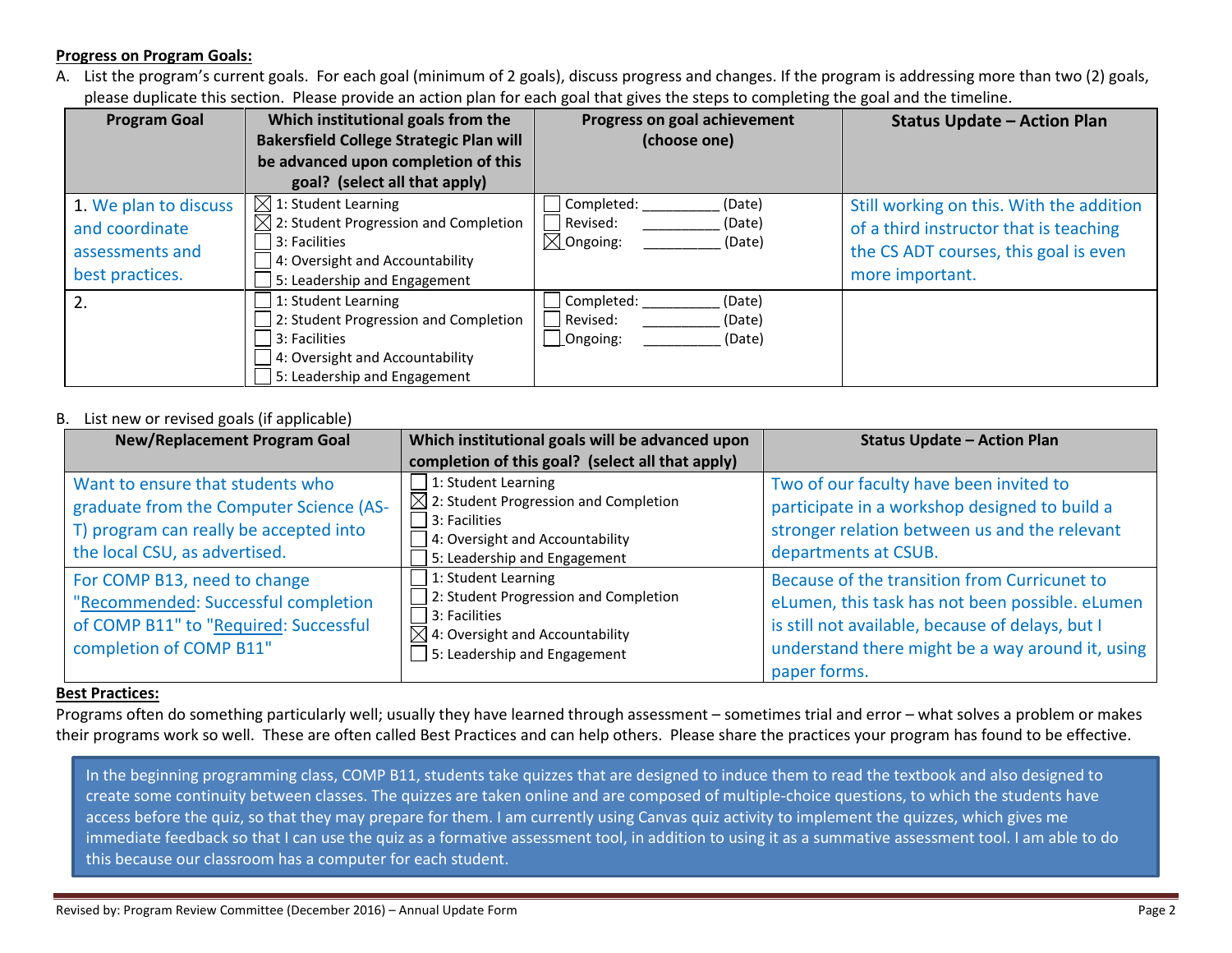# **Program Analysis**:

Take a look at your trend data (all programs should have some form of data that is used to look at changes over time).

| <b>Fall 2012</b> | <b>Fall 2013</b> | Fall 2014 | <b>Fall 2015</b> | Fall 2016 | 5-year average |  |  |
|------------------|------------------|-----------|------------------|-----------|----------------|--|--|
| 302              | 255              | 266       | 348              | 466       | 327            |  |  |

# The number of Computer Science majors has increased significantly as shown in this table:

# The following table shows year-year changes in the number of sections, the retention rate, and the success rate.

|                |                                | <b>Sections</b> |                | <b>Retention Rate</b> |                | <b>Success Rate</b> |             |                |                |                |
|----------------|--------------------------------|-----------------|----------------|-----------------------|----------------|---------------------|-------------|----------------|----------------|----------------|
|                |                                | $2014 -$<br>15  | $2015 -$<br>16 | 2016-<br>17           | $2014 -$<br>15 | $2015 -$<br>16      | 2016-<br>17 | $2014 -$<br>15 | $2015 -$<br>16 | $2016 -$<br>17 |
| <b>COMPB10</b> | Intro to Progrm Method/Python  | 2               | $\mathbf{z}$   | $\overline{4}$        | 71.8%          | 76.4% L             | 73.3%       | $32.4\%$       | 40.4%          | 42.5%          |
| COMPB11        | Progrmming Concepts & Method I | 4               |                | 9                     | 84.2%          |                     | 82.4% 81.7% |                | $63.2\%$ 57.7% | 55.9%          |
| <b>COMPB12</b> | Programming Concpts & Methd II |                 |                | 5                     | 78.8%          | 75.0% L             | $92.7\%$    | 48.5%          | 55.0%          | 81.0%          |
| COMPB13        | Computer Architecture & Organi |                 | ◠              | $\mathcal{P}$         | 68.0%          | 73.2%               | 66.7%       | $56.0\%$       | 53.6%          | 43.8%          |
| <b>COMPB14</b> | <b>Discrete Structures</b>     |                 |                | $\mathcal{P}$         | 63.6%          | $92.6\%$            | $96.2\%$    | 54.5%          | 85.2%          | 96.2%          |

- 1. Please report on any unexpected changes or challenges that your program encountered this cycle: None that I am aware of.
- 2. How does your trend data impact your decision making process for your program? We are trying to offer enough classes at enough different times so that students' pathways are not held up by course unavailability.
- 3. Were there any changes to student success and retention for face-to-face, as well as online/distance courses? Yes, COMP B12's success rate went up considerably, COMP B13's went down a bit, and COMP B14's went up some. For the two that went up, I believe that the difference is due to having a different instructor, with different teaching/grading styles. I don't know the reason for COMP B13's decline. There are no online/distance courses in this program.

4. Were there any changes to student demographics (age, gender, or ethnicity) for the past cycle? No demographic data breakdown has been provided for the AS-T program. Note that half of the classes required for the AD-T are not in the Computer Science department. Students in other programs also take these courses, so no definitive answer to this question is possible, given the available data.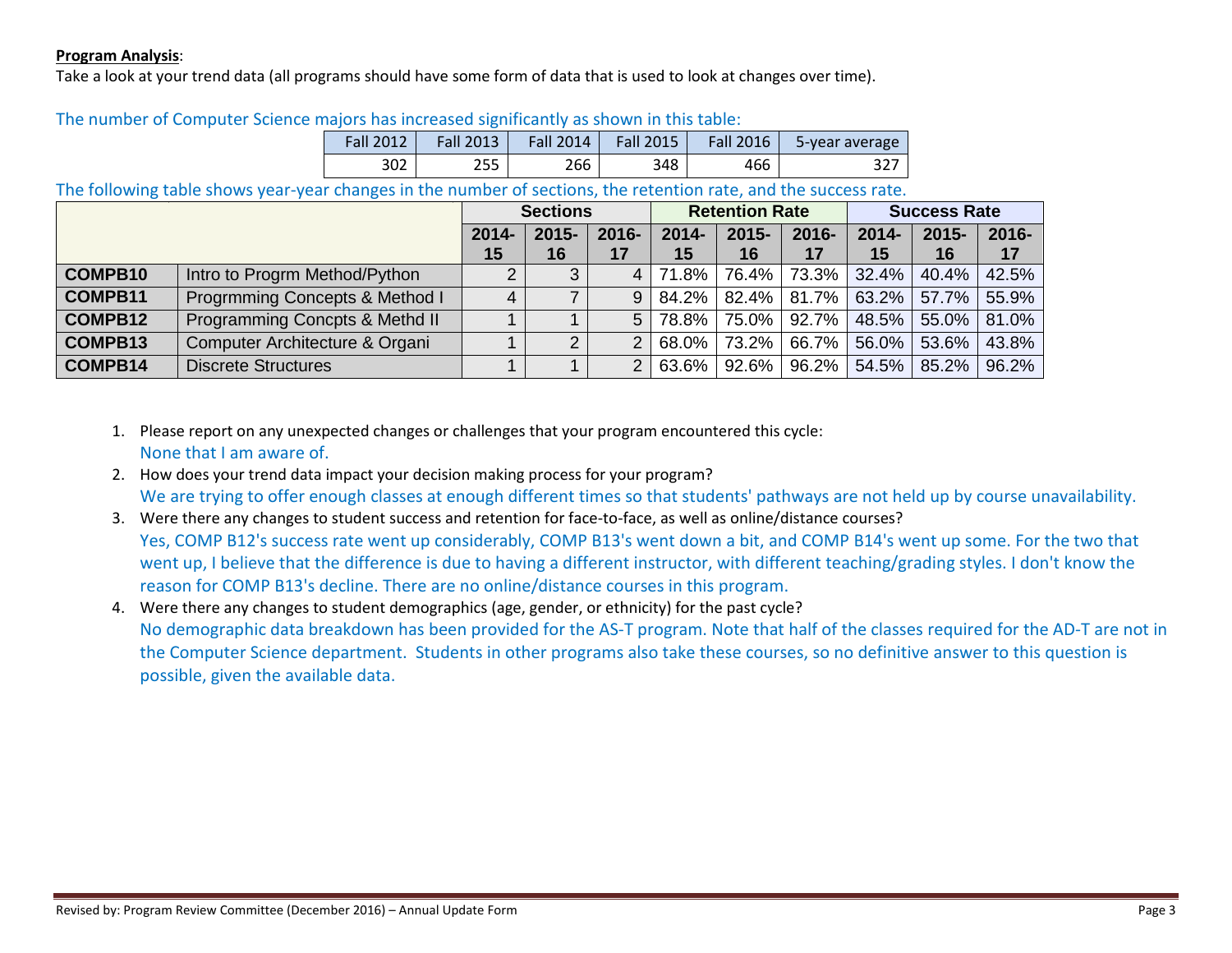| <b>Resource Request</b>                                                                                                                                                                                                                                                   |                                                                                                   | If Fulfilled, Discuss How Previous Year's Requests Impact Program Effectiveness?                                                                                                                                                                                  |
|---------------------------------------------------------------------------------------------------------------------------------------------------------------------------------------------------------------------------------------------------------------------------|---------------------------------------------------------------------------------------------------|-------------------------------------------------------------------------------------------------------------------------------------------------------------------------------------------------------------------------------------------------------------------|
| <b>Positions:</b><br>Discuss the impact new<br>and/or replacement<br>faculty and/or staff had<br>on your program's<br>effectiveness.                                                                                                                                      | 1: Classified Staff<br>2: Faculty                                                                 |                                                                                                                                                                                                                                                                   |
| Professional<br>Development:<br>Describe briefly, the<br>effectiveness of the<br>professional development<br>your program has been<br>engaged in (either<br>providing or attending)<br>during the last cycle                                                              | 1: Provided Professional Development<br>2: Attended Professional Development                      | Most faculty members attend FLEX activities. These activities lead to<br>improved technical knowledge and teaching.                                                                                                                                               |
| <b>Facilities:</b><br>If your program received a<br>building remodel or<br>renovation, additional<br>furniture or beyond<br>routine maintenance,<br>please explain how this<br>request or requests<br>impacts your program and<br>helps contribute to<br>student success. | 1: Space Allocation<br>2: Renovation<br>3: Furniture<br>4: Other<br>5: Beyond Routine Maintenance |                                                                                                                                                                                                                                                                   |
| Technology:<br>If your program received<br>technology (audio/visual-<br>projectors, TV's,<br>document cameras) and<br>computers, how does the<br>technology impact your<br>program and help<br>contribute to student<br>success?                                          | 1: Replacement Technology<br>2: New Technology<br>3: Software<br>$\Box$ 4: Other                  | Over the summer, the computer lab in B2 received new, faster computers<br>that have reduced the time for students to log in. This has enabled me to give<br>online quizzes right at the beginning of class, engaging students right at the<br>beginning of class. |
| <b>Resource Request</b>                                                                                                                                                                                                                                                   |                                                                                                   | <b>Discuss How Effective Request is for Student Success?</b>                                                                                                                                                                                                      |